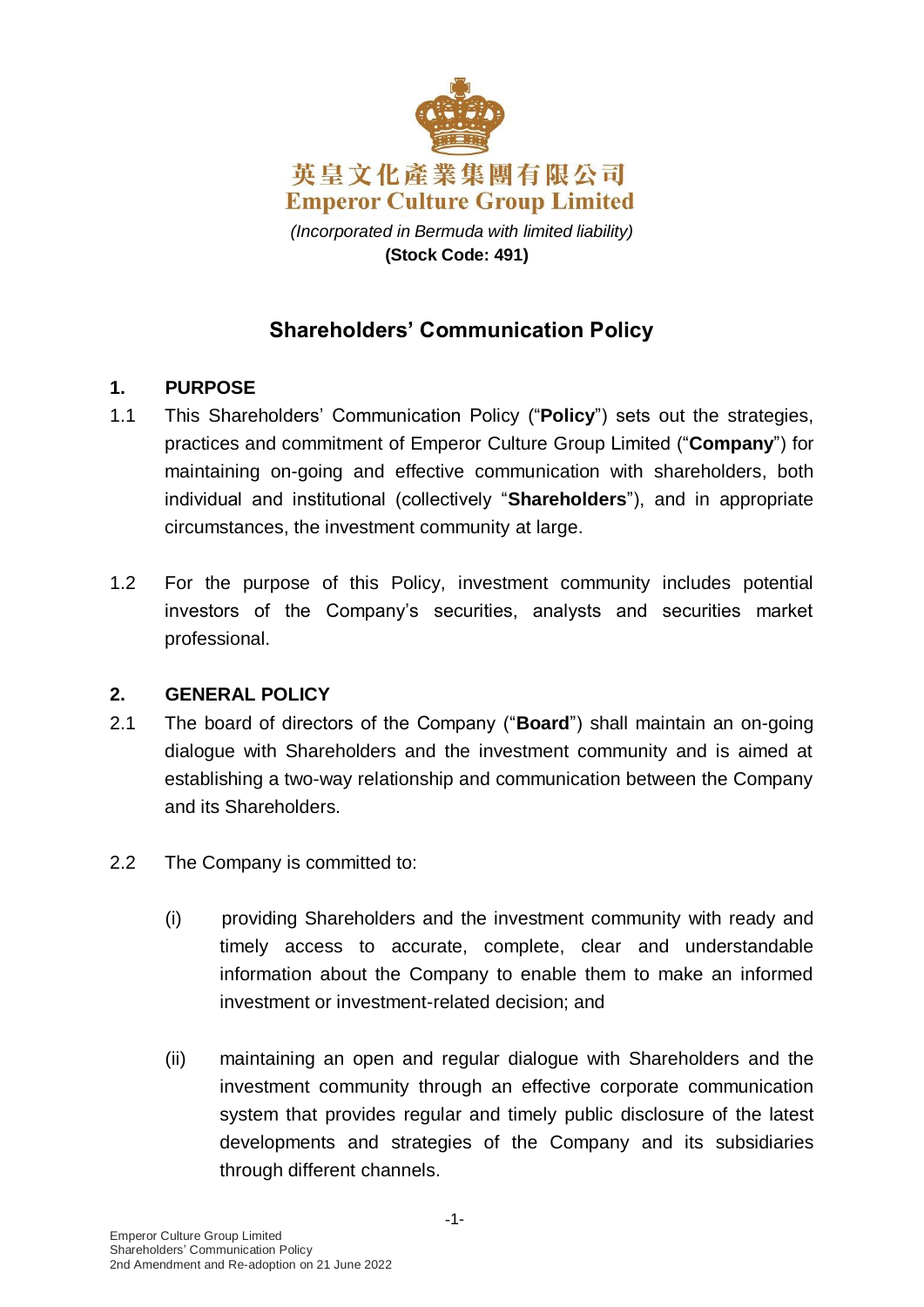2.3 The Company shall comply with all relevant laws, rules and regulations in all communications with Shareholders and the investment community.

### **3. COMMUNICATIONS STRATEGIES**

3.1 In order to facilitate communication with Shareholders and the investment community, the Company has established various communication channels as follows:

## **Corporate Communications<sup>1</sup>**

- 3.2 Corporate Communications will be provided to Shareholders in plain language and in both English and Chinese versions (as required under the Rules Governing the Listing of Securities ("**Listing Rules**") on The Stock Exchange of Hong Kong Limited ("**Stock Exchange**")) to facilitate Shareholders' understanding. Shareholders have the right to choose the means of receipt of the Corporate Communications in hard copy or through electronic means.
- 3.3 Shareholders may send over inquiries via email to the Company in order to facilitate effective communications.

## **Company Website**

- 3.4 Information on the Company's website [\(https://www.EmpCulture.com\)](https://www.empculture.com/) is updated on a regular basis. A dedicated Investor Relations section is available on the Company's website with general information about the Company and its operations, all Corporate Communications and details of the Company's corporate governance and sustainability matters.
- 3.5 Documents uploaded by the Company to the Stock Exchange is also posted on the Company's website thereafter. Such information includes financial statements, announcements, results announcements, circulars and notices of general meetings and other documents as required by the Listing Rules and any other relevant laws and regulations. The aforesaid documents shall be maintained on the Company's website for at least 5 years from the date of publication.
- 3.6 Upon the release of financial results, the latest corporate presentation will be uploaded on the Company's website so that the stakeholders can be well informed of the latest development of the Company.

<u>.</u>

<sup>&</sup>lt;sup>1</sup> "Corporate Communication" refers to any document issued or to be issued by the Company for the information or action of holders of any of the Company's securities, including the directors' report and annual accounts together with auditor's report, annual and interim reports, notice of meeting, circular and proxy form.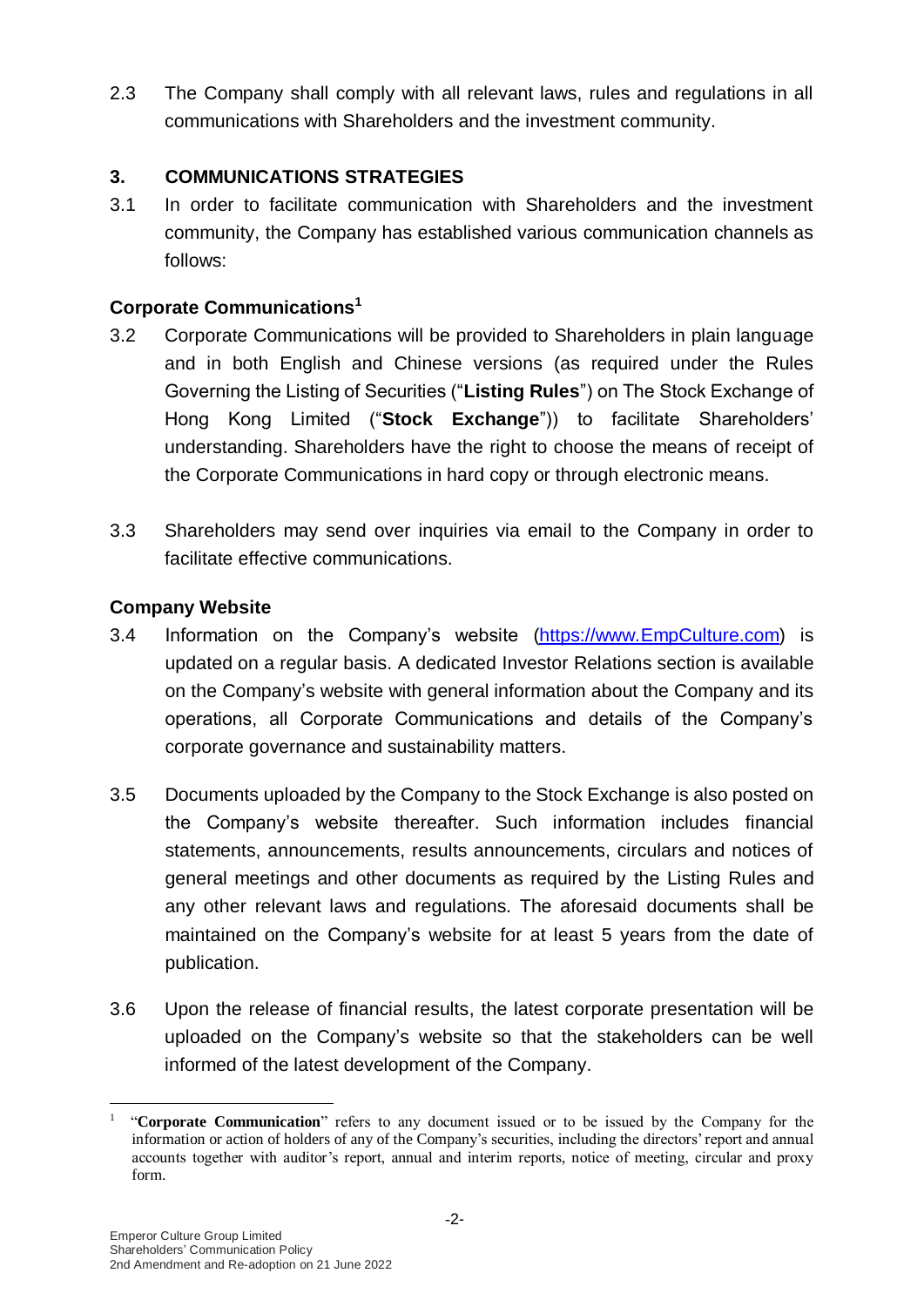#### **Communication with Investment Community**

- 3.7 The Company will communicate with the investment community in the forms of meetings, media interviews, conferences and roadshows (both domestic and international) on a regular basis.
- 3.8 The Board and employees who have contacts or dialogues with investors, analysts, media or other interested outside parties are required to observe the "Systems and Procedures on Disclosure of Inside Information" adopted by the Company.

#### **Shareholders' Meetings**

- 3.9 The Board endeavours to maintain an ongoing dialogue with Shareholders and, in particular, to use annual general meetings to communicate with Shareholders directly.
- 3.10 Board members, in particular, Chairperson / Chairmen of Board committees or their delegates, appropriate management executives, external auditors and professional advisors (as appropriate) will attend general meetings where the Shareholders can express comments, ask questions and exercise their influence by voting on the issues set out in the agenda.
- 3.11 Shareholders are encouraged to participate in general meetings or to appoint proxies to exercise their right to speak, discuss the business activities of the Company in so far as they are relevant to the resolutions under consideration, and vote at meetings for and on their behalf if they are unable to attend the meetings.
- 3.12 The process of the Company's general meeting will be monitored and reviewed on a regular basis, and, if necessary, changes will be made to ensure that Shareholders' needs are best served.